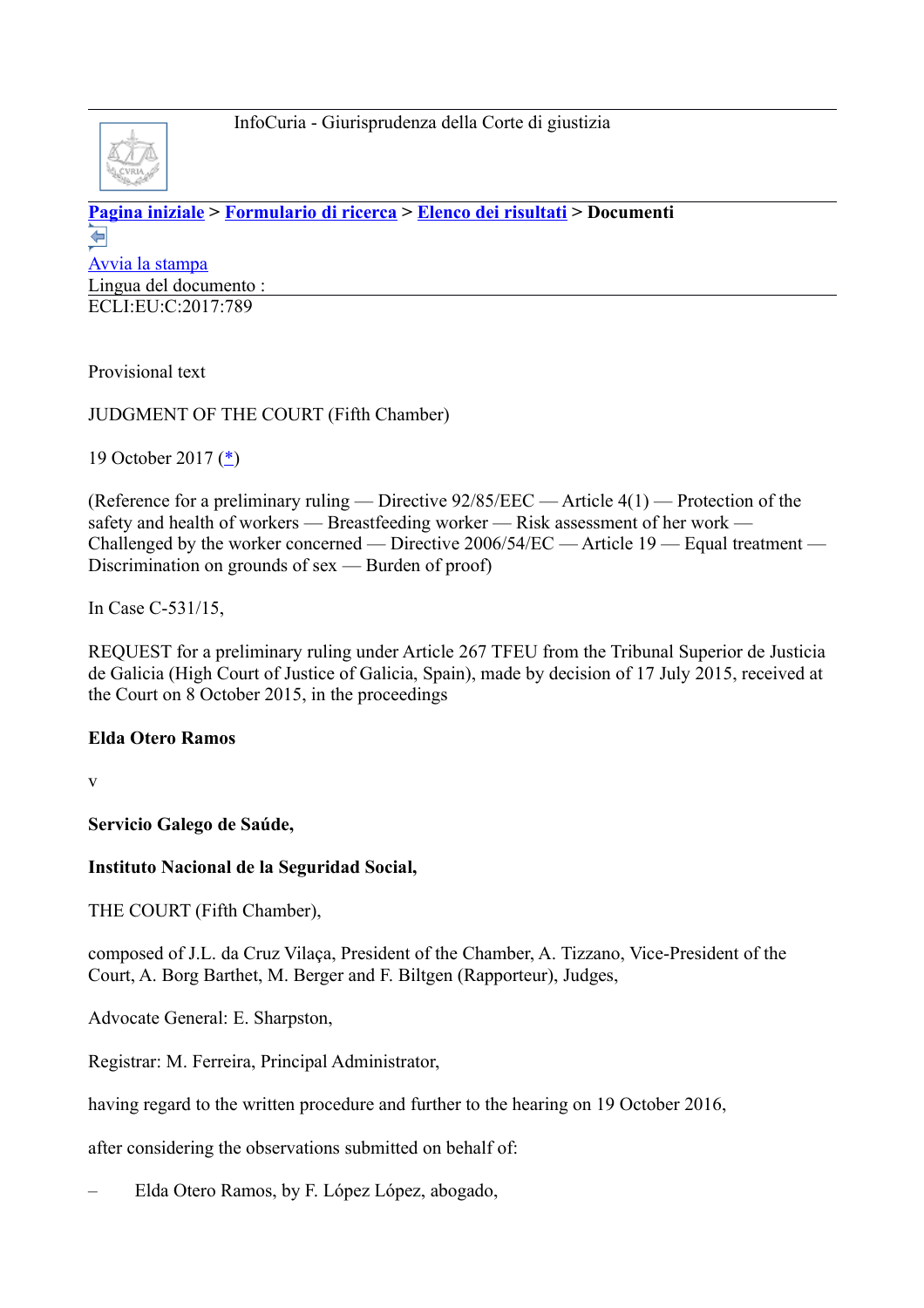– the Servicio Galego de Saúde, by S. Carballo Marcote, letrada,

– the Instituto Nacional de la Seguridad Social, by A. Lozano Mostazo and P. García Perea, letradas,

– the Spanish Government, by A. Gavela Llopis and V. Ester Casas, acting as Agents,

– the European Commission, by J. Guillem Carrau, C. Valero, A. Szmytkowska and I. Galindo Martín, acting as Agents,

after hearing the Opinion of the Advocate General at the sitting on 6 April 2017,

gives the following

Judgment

1 This reference for a preliminary ruling concerns the interpretation of Article 19 of Directive 2006/54/EC of the European Parliament and of the Council of 5 July 2006 on the implementation of the principle of equal opportunities and equal treatment of men and women in matters of employment and occupation (OJ 2006 L 204, p. 23) and Article 5(3) of Council Directive 92/85/EEC of 19 October 1992 on the introduction of measures to encourage improvements in the safety and health at work of pregnant workers and workers who have recently given birth or are breastfeeding (OJ 1992 L 348, p. 1).

2 The reference was made in the course of proceedings between Ms Elda Otero Ramos and the Instituto Nacional de la Seguridad Social (National Institute for Social Security, Spain, 'the INSS') and the Servicio Galego de Saúde (Health Service for the Autonomous Region of Galicia, Spain) concerning the refusal to issue a certificate stating that the performance by Ms Otero Ramos of the tasks relating to her work posed a risk to breastfeeding her child for the purposes of the grant of a financial allowance in respect of risk during breastfeeding.

Legal context

EU law

Directive 92/85

3 Recitals 1, 8 to 11 and 14 of Directive 92/85 state:

'Whereas Article 118a [TEC] provides that the Council shall adopt, by means of directives, minimum requirements for encouraging improvements, especially in the working environment, to protect the safety and health of workers;

…

Whereas pregnant workers, workers who have recently given birth or who are breastfeeding must be considered a specific risk group in many respects, and measures must be taken with regard to their safety and health;

Whereas the protection of the safety and health of pregnant workers, workers who have recently given birth or workers who are breastfeeding should not treat women on the labour market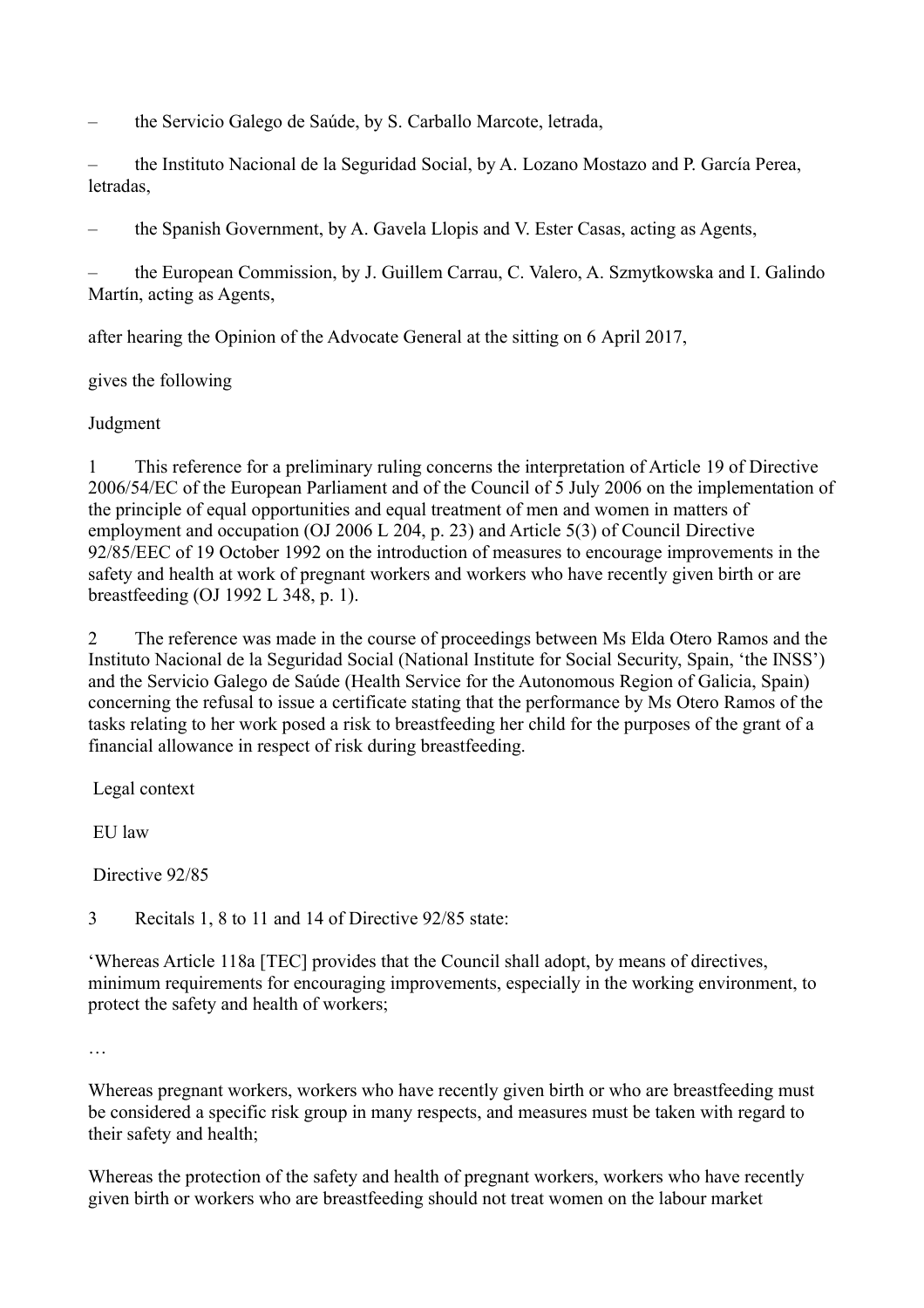unfavourably nor work to the detriment of directives concerning equal treatment for men and women;

Whereas some types of activities may pose a specific risk, for pregnant workers, workers who have recently given birth or workers who are breastfeeding, of exposure to dangerous agents, processes or working conditions; whereas such risks must therefore be assessed and the result of such assessment communicated to female workers and/or their representatives;

Whereas, further, should the result of this assessment reveal the existence of a risk to the safety or health of the female worker, provision must be made for such [a] worker to be protected;

…

Whereas the vulnerability of pregnant workers, workers who have recently given birth or who are breastfeeding makes it necessary for them to be granted the right to maternity leave of at least 14 continuous weeks, allocated before and/or after confinement, and renders necessary the compulsory nature of maternity leave of at least 2 weeks, allocated before and/or after confinement;

...<sup>,</sup>

4 Article 1(1) and (2) of Directive 92/85 provides:

'1. The purpose of this Directive, which is the 10th individual Directive within the meaning of Article 16(1) of [Council] Directive 89/391/EEC [of 12 June 1989 on the introduction of measures to encourage improvements in the safety and health of workers at work (OJ 1989 L 183, p. 1)], is to implement measures to encourage improvements in the safety and health at work of pregnant workers and workers who have recently given birth or who are breastfeeding.

2. The provisions of [Directive 89/391], except for Article 2(2) thereof, shall apply in full to the whole area covered by paragraph 1, without prejudice to any more stringent and/or specific provisions contained in this Directive.'

5 Article 2 of that directive, headed 'Definitions', provides:

'For the purposes of this Directive:

…

(c) worker who is breastfeeding shall mean a worker who is breastfeeding within the meaning of national legislation and/or national practice and who informs her employer of her condition, in accordance with that legislation and/or practice.'

6 Article 3 of the directive provides:

'1. In consultation with the Member States and assisted by the Advisory Committee on Safety, Hygiene and Health Protection at Work, the Commission shall draw up guidelines on the assessment of the chemical, physical and biological agents and industrial processes considered hazardous for the safety or health of workers within the meaning of Article 2.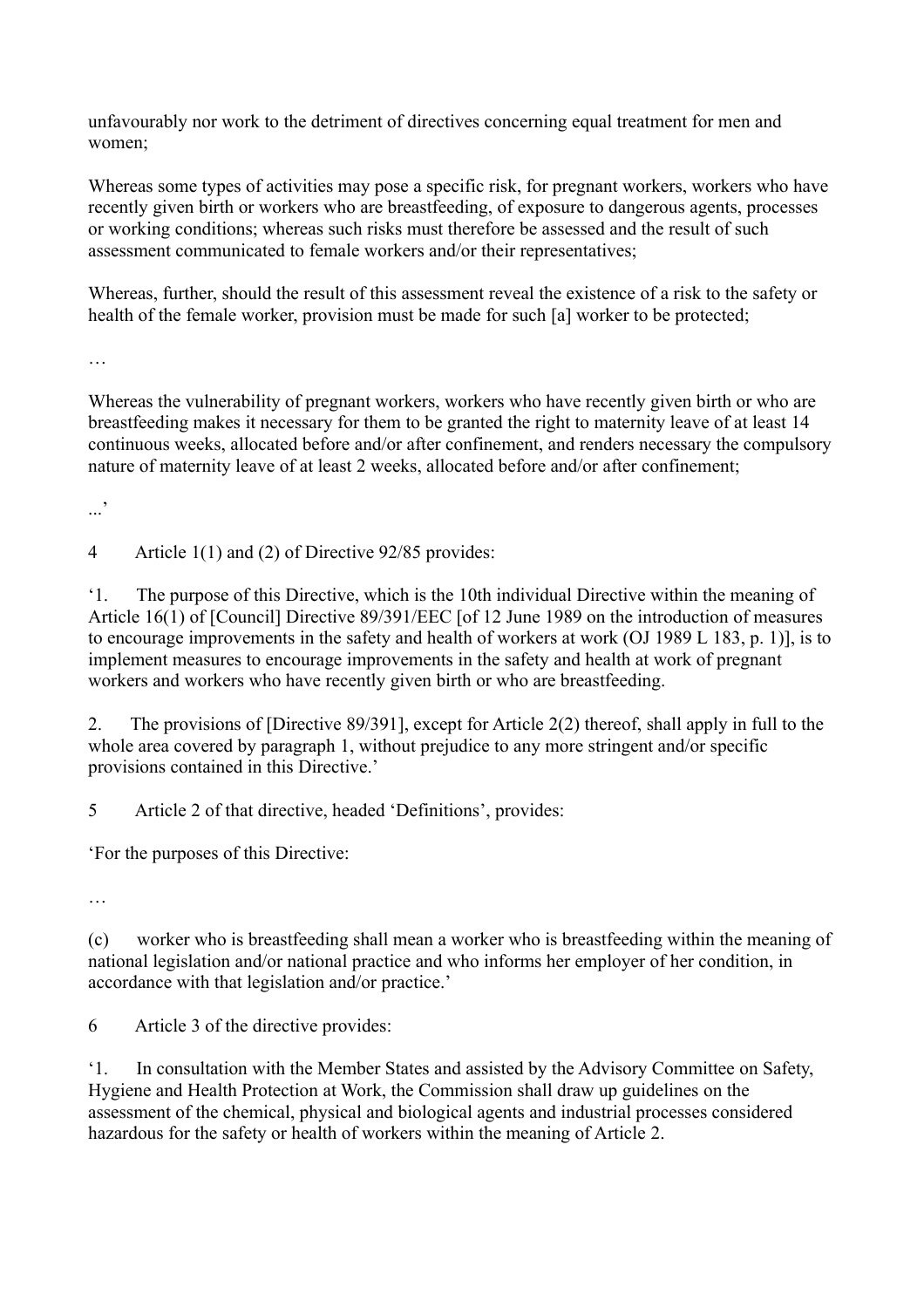The guidelines referred to in the first subparagraph shall also cover movements and postures, mental and physical fatigue and other types of physical and mental stress connected with the work done by workers within the meaning of Article 2.

2. The purpose of the guidelines referred to in paragraph 1 is to serve as a basis for the assessment referred to in Article 4(1).

To this end, Member States shall bring these guidelines to the attention of all employers and all female workers and/or their representatives in the respective Member State.'

7 The guidelines mentioned in Article 3 of Directive 92/85, in the version applicable to the present case, are set out in Commission Communication of 20 November 2000 on the Guidelines on the assessment of chemical, physical and biological agents and industrial processes considered hazardous for the safety or health of pregnant workers and workers who have recently given birth or are breastfeeding (COM(2000) 466 final/2, 'the Guidelines').

8 As regards the risk assessment and informing workers of that assessment, Article 4 of Directive 92/85 provides:

'1. For all activities liable to involve a specific risk of exposure to the agents, processes or working conditions of which a non-exhaustive list is given in Annex I, the employer shall assess the nature, degree and duration of exposure, in the undertaking and/or establishment concerned, of workers within the meaning of Article 2, either directly or by way of the protective and preventive services referred to in Article 7 of [Directive 89/391], in order to:

– assess any risks to the safety or health and any possible effect on the pregnancies or breastfeeding of workers within the meaning of Article 2,

decide what measures should be taken.

2. Without prejudice to Article 10 of [Directive 89/391], workers within the meaning of Article 2 and workers likely to be in one of the situations referred to in Article 2 in the undertaking and/or establishment concerned and/or their representatives shall be informed of the results of the assessment referred to in paragraph 1 and of all measures to be taken concerning health and safety at work.'

9 As regards action further to the risk assessment, Article 5(1) to (3) of that directive provides:

'1. Without prejudice to Article 6 of [Directive 89/391], if the results of the assessment referred to in Article 4(1) reveal a risk to the safety or health or an effect on the pregnancy or breastfeeding of a worker within the meaning of Article 2, the employer shall take the necessary measures to ensure that, by temporarily adjusting the working conditions and/or the working hours of the worker concerned, the exposure of that worker to such risks is avoided.

2. If the adjustment of her working conditions and/or working hours is not technically and/or objectively feasible, or cannot reasonably be required on duly substantiated grounds, the employer shall take the necessary measures to move the worker concerned to another job.

3. If moving her to another job is not technically and/or objectively feasible or cannot reasonably be required on duly substantiated grounds, the worker concerned shall be granted leave in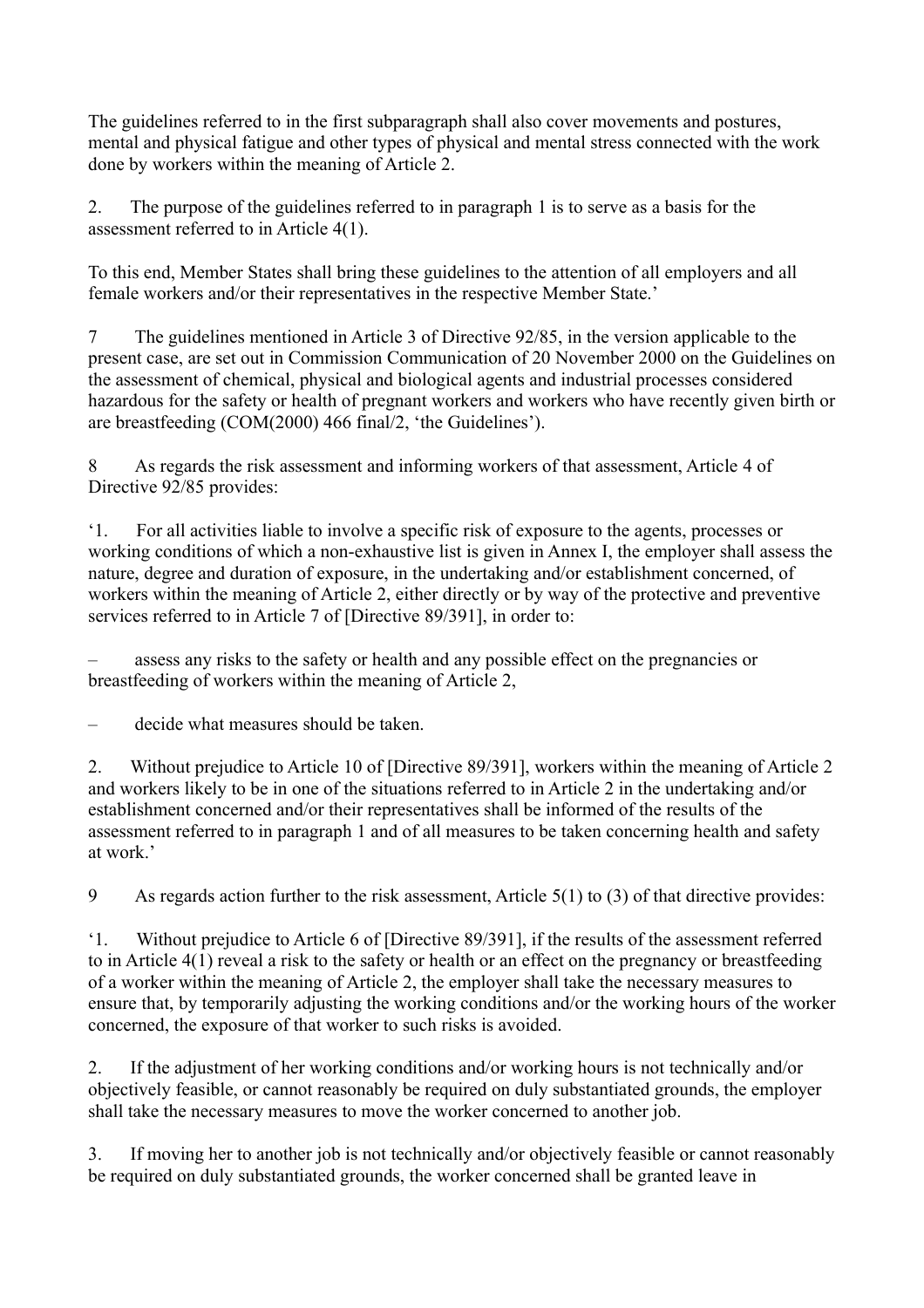accordance with national legislation and/or national practice for the whole of the period necessary to protect her safety or health.'

10 Article 12 the directive, headed 'Defence of rights', provides:

'Member States shall introduce into their national legal systems such measures as are necessary to enable all workers who consider themselves wronged by failure to comply with the obligations arising from this Directive to pursue their claims by judicial process (and/or, in accordance with national laws and/or practices) by recourse to other competent authorities.'

Directive 2006/54

11 Article 1 of Directive 2006/54, headed 'Purpose', provides:

'The purpose of this Directive is to ensure the implementation of the principle of equal opportunities and equal treatment of men and women in matters of employment and occupation.

To that end, it contains provisions to implement the principle of equal treatment in relation to:

(a) access to employment, including promotion, and to vocational training;

- (b) working conditions, including pay;
- (c) occupational social security schemes.

It also contains provisions to ensure that such implementation is made more effective by the establishment of appropriate procedures.'

12 Article 2 of that directive, headed 'Definitions', provides:

'1. For the purposes of this Directive, the following definitions shall apply:

(a) "direct discrimination": where one person is treated less favourably on grounds of sex than another is, has been or would be treated in a comparable situation;

(b) "indirect discrimination": where an apparently neutral provision, criterion or practice would put persons of one sex at a particular disadvantage compared with persons of the other sex, unless that provision, criterion or practice is objectively justified by a legitimate aim, and the means of achieving that aim are appropriate and necessary;

…

2. For the purposes of this Directive, discrimination includes:

…

(c) any less favourable treatment of a woman related to pregnancy or maternity leave within the meaning of [Directive 92/85].'

13 Article 14(1) of the directive extends the prohibition of discrimination, inter alia, in working conditions and provides as follows: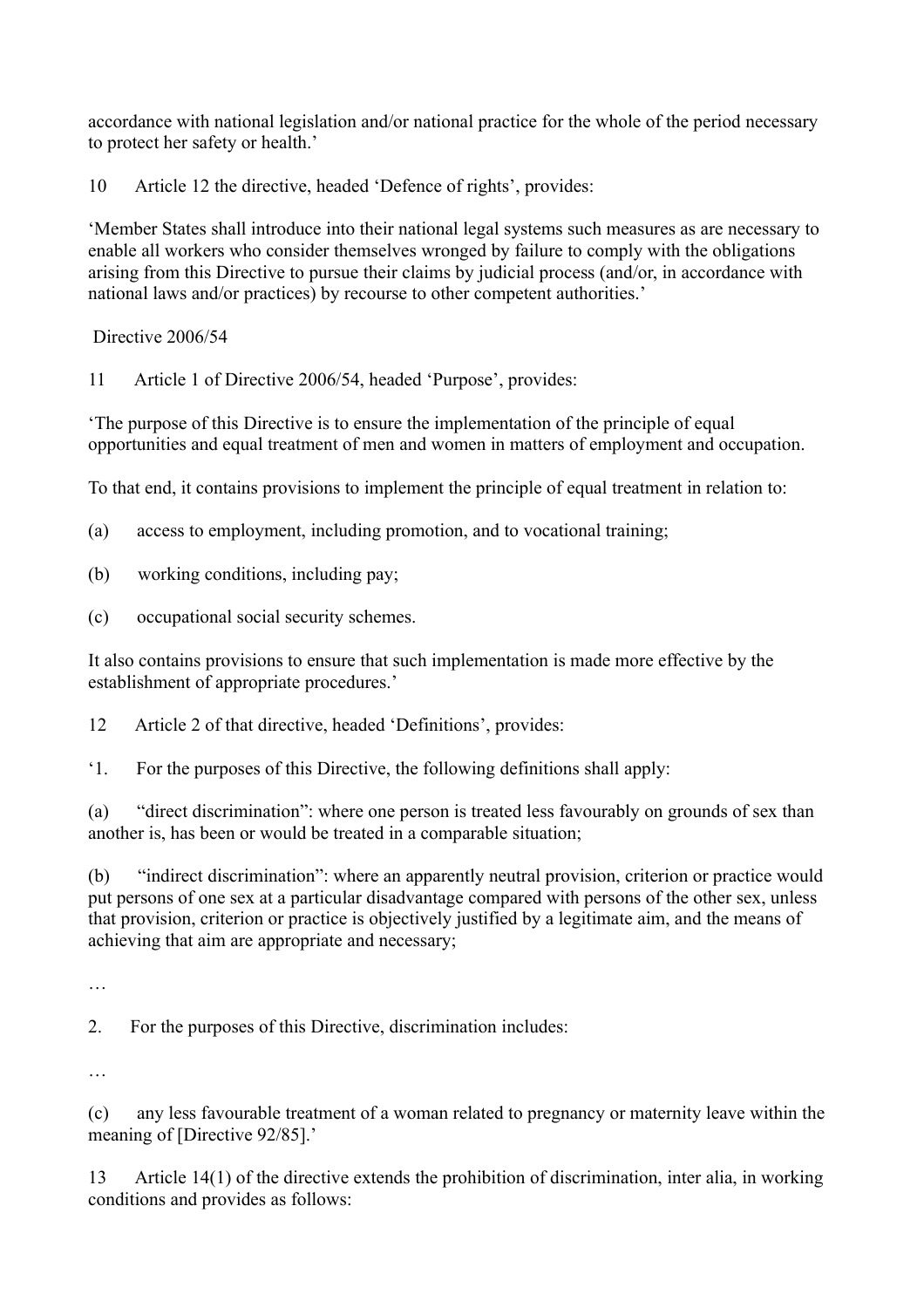'There shall be no direct or indirect discrimination on grounds of sex in the public or private sectors, including public bodies, in relation to:

…

(c) employment and working conditions, including dismissals, as well as pay as provided for in Article 141 [TEC];

…'

14 As regards the burden of proof and access to the courts in the event of direct or indirect discrimination, Article 19(1) and (4) of the directive provides:

'1. Member States shall take such measures as are necessary, in accordance with their national judicial systems, to ensure that, when persons who consider themselves wronged because the principle of equal treatment has not been applied to them establish, before a court or other competent authority, facts from which it may be presumed that there has been direct or indirect discrimination, it shall be for the respondent to prove that there has been no breach of the principle of equal treatment.

…

4. Paragraphs 1, 2 and 3 shall also apply to:

(a) the situations covered by Article 141 [TEC] and, in so far as discrimination based on sex is concerned, by [Directive 92/85] and [Council Directive] 96/34/EC [of 3 June 1996 on the framework agreement on parental leave concluded by UNICE, CEEP and the ETUC (OJ 1996 L 145, p. 4)];

(b) any civil or administrative procedure concerning the public or private sector which provides for means of redress under national law pursuant to the measures referred to in (a) with the exception of out-of-court procedures of a voluntary nature or provided for in national law.

…'

15 Article 28 of Directive 2006/54 states that the directive is without prejudice to provisions concerning the protection of women, particularly as regards pregnancy and maternity, and that it applies without prejudice to the provisions of Directives 96/34 and 92/85.

Spanish law

16 The social benefit in respect of risk during breastfeeding was incorporated into Spanish law by Ley Orgánica 3/2007 para la igualdad efectiva de mujeres y hombres (Organic Law 3/2007 on effective equality between women and men) of 22 March 2007 (BOE No 71, p. 12611, of 23 March 2007, 'Law 3/2007').

17 The object of Law 3/2007 is to promote the integration of women into the workplace by enabling them to reconcile their work life with their private and family life.

18 The 12th supplementary provision of that law amended Article 26 of Ley 31/1995 de Prevención de Riesgos Laborales (Law 31/1995 on the Prevention of Occupational Risks) of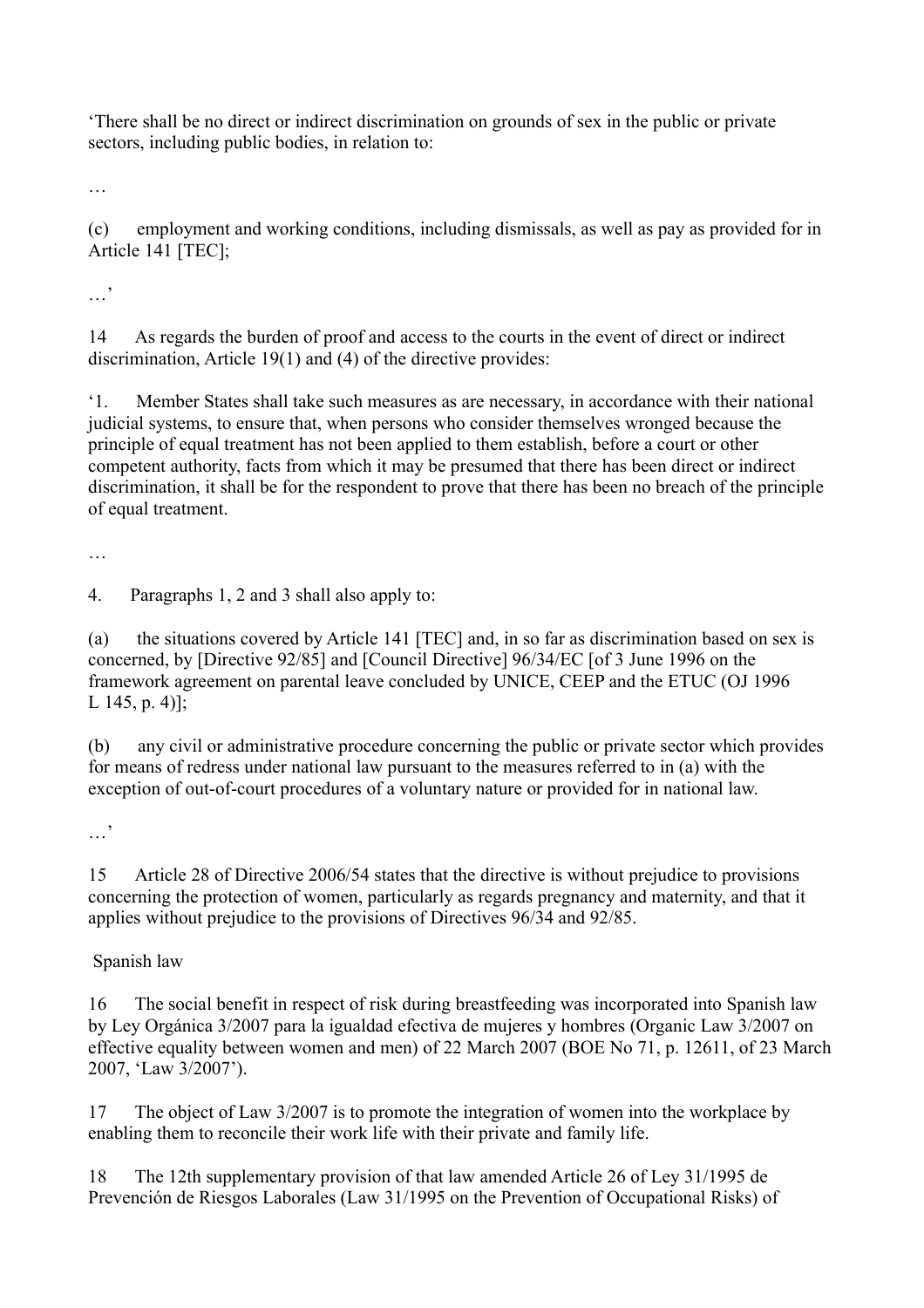8 November 1995 (BOE No 269 of 10 November 1995, p. 32590, 'Law 31/1995') by providing for the protection of female workers and their newborn children in situations of risk during breastfeeding when the conditions of employment are liable to have an adverse effect on the health of the worker or the child.

19 Article 26 of Law 31/1995 is worded as follows:

'1. The assessment of the risks [for the safety and health of workers] referred to in Article 16 of this Law must include determination of the nature, degree and duration of exposure of pregnant workers or workers who have recently given birth to agents, processes or working conditions liable to have an adverse effect on the health of the workers or the foetus in any activity likely to present a specific risk. If the results of the assessment reveal a risk to safety or health or a possible effect on the pregnancy or breastfeeding of such workers, the employer shall adopt the measures necessary to avoid exposure to that risk by adjusting the working conditions and the working hours of the worker concerned.

Such measures shall include, where necessary, the non-performance of night work or shift work.

2. Where the adjustment of working conditions or working hours is not feasible or where, despite such adjustment, working conditions are liable to have an adverse effect on the health of the pregnant worker or the foetus and a certificate to that effect is issued by the medical department of the [INSS] or the mutual insurer, depending on the entity with which the undertaking has agreed cover for occupational risks, together with a report from the Servicio Nacional de Salud [National Health Service, Spain] general practitioner who treats the worker, the latter will have to perform a different job or role compatible with her condition. After consultation with the workers' representatives, the employer must determine the list of jobs that are risk-free for those purposes.

A move to another job or role shall be effected in accordance with the rules and criteria applied in cases of functional mobility and shall take effect until such time as the state of health of the worker allows her to return to her previous job.

…

3. If such a move to another job is not technically or objectively feasible or cannot reasonably be required on substantiated grounds, the worker concerned may have her contract suspended on the grounds of risk during pregnancy, pursuant to Article 45(1)(d) [of Real Decreto Legislativo 1/1995, por el que se aprueba el texto refundido de la Ley del Esatatuto de los Trabajadores (Royal Legislative Decree 1/1995 approving the consolidated text of the Law on the Workers' Statute) of 24 March 1995 (BOE No 75 of 29 March 1995, p. 9654)], for the period necessary for the protection of her safety and health and for as long as it remains impossible for her to return to her previous job or move to another job compatible with her condition.

4. The provisions of paragraphs 1 and 2 of this article shall also be applicable during the period of breastfeeding if the working conditions are liable to have an adverse effect on the health of the woman concerned or her child and a certificate to that effect is issued by the medical department of the [INSS] or the mutual insurer, depending on the entity with which the company has agreed cover for occupational risks, together with a report from the National Health Service general practitioner who treats the worker or her child. In addition, the worker concerned may have her contract suspended on the grounds of risk while breastfeeding children under nine months old, pursuant to Article 45(1)(d) of [Royal Legislative Decree 1/1995], if the conditions set out in paragraph 3 of this article are satisfied.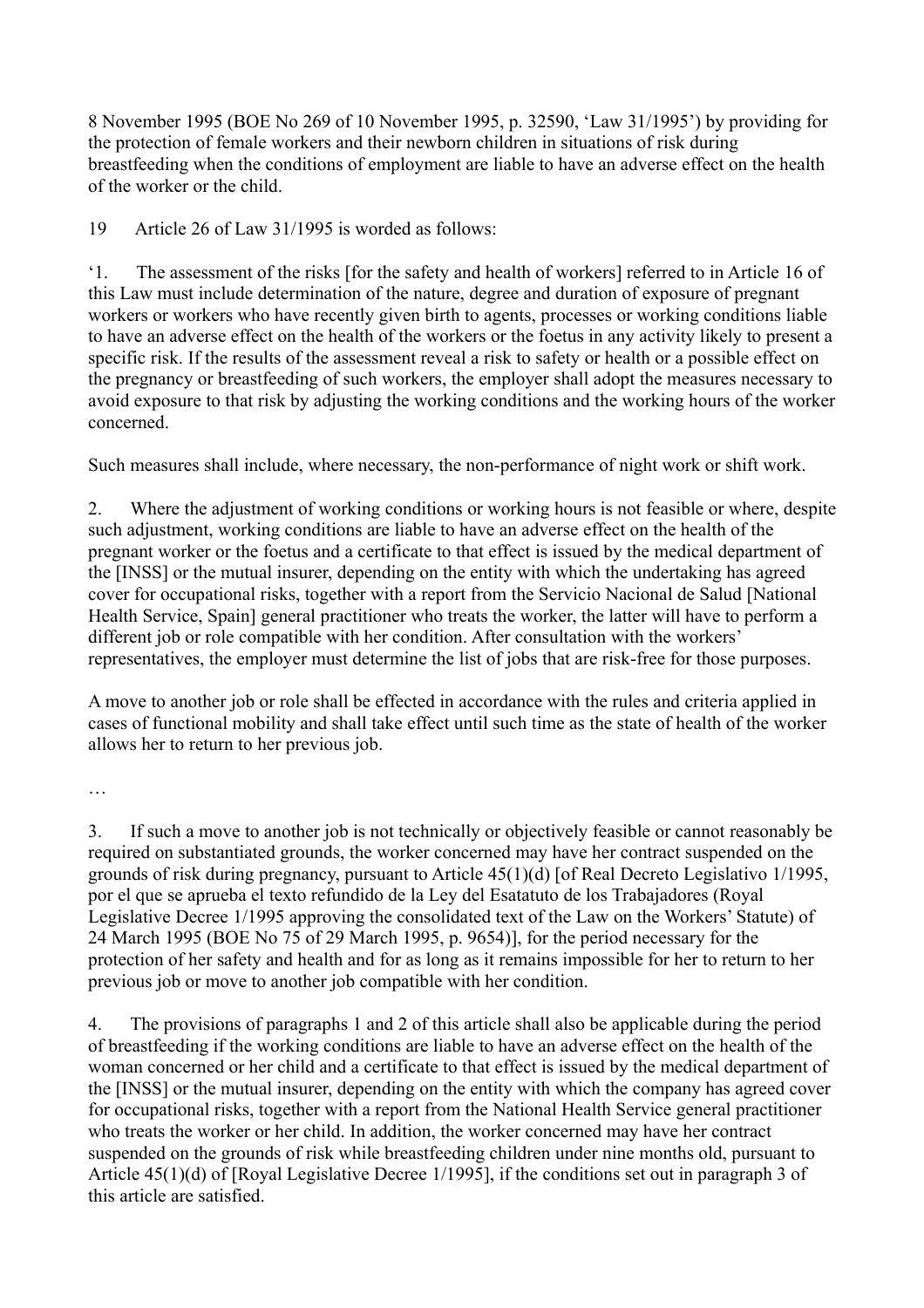…,

20 The 18th supplementary provision of Law 3/2007 amended the Spanish legislation in such a way that the period of breastfeeding was expressly recognised as one of the situations covered by Ley General de la Seguridad Social — Real Decreto Legislativo 1/1994 por el que se aprueba el texto refundido de la Ley General de la Seguridad Social (Royal Legislative Decree 1/1994 approving the consolidated text of the General Law on Social Security) of 20 June 1994 (BOE No 154 of 29 June 1994, p. 20658, 'the General Law on Social Security').

21 Article 135a of the General Law on Social Security provides:

'Protected situation. — For the purposes of the financial allowance in respect of risk during breastfeeding, the period of suspension of the employment contract shall be deemed a protected situation in cases where, because the female worker has to move from one job to another compatible with her condition, as provided for in Article 26(4) of [Law 31/1995], such a move to another job is not technically or objectively feasible or cannot reasonably be required on substantiated grounds.'

22 Article 135b of the General Law on Social Security provides:

'Financial allowance. — A female worker shall be granted, in accordance with the terms and conditions laid down in this Law governing the financial allowance in respect of risk during pregnancy, the financial allowance in respect of risk during breastfeeding, which shall cease when the child reaches the age of nine months, unless the recipient returns before then to her previous job or to another job compatible with her condition.'

23 As regards procedural law, Article 96(2) of Ley 36/2011, reguladora de la jurisdicción social (Law 36/2011 governing the social courts) of 10 October 2011 (BOE No 245, p. 106584, of 11 October 2011) provides:

'Burden of proof in the case of discrimination and accidents at work

…

2. In proceedings concerning liability for accidents at work and occupational diseases, it shall be for those responsible for safety and those persons who contributed to the creation of the harmful situation to prove that the necessary measures were taken to prevent or avoid the risk and to prove any other factor excluding or mitigating their liability. Liability may not be avoided on the ground of minor fault on the part of the worker or fault attributable to the ordinary performance of the work in question or to the confidence inspired by the latter.'

The dispute in the main proceedings and the questions referred for a preliminary ruling

24 According to the order for reference, Ms Otero Ramos is employed as a nurse in the accident and emergency unit of the Centro Hospitalario Universitario de A Coruña (University Hospital of A Coruña, Spain; 'the University Hospital'), which is a public hospital within the Health Service for the Autonomous Region of Galicia.

25 On 22 December 2011, Ms Otero Ramos gave birth to a child who was then breastfed.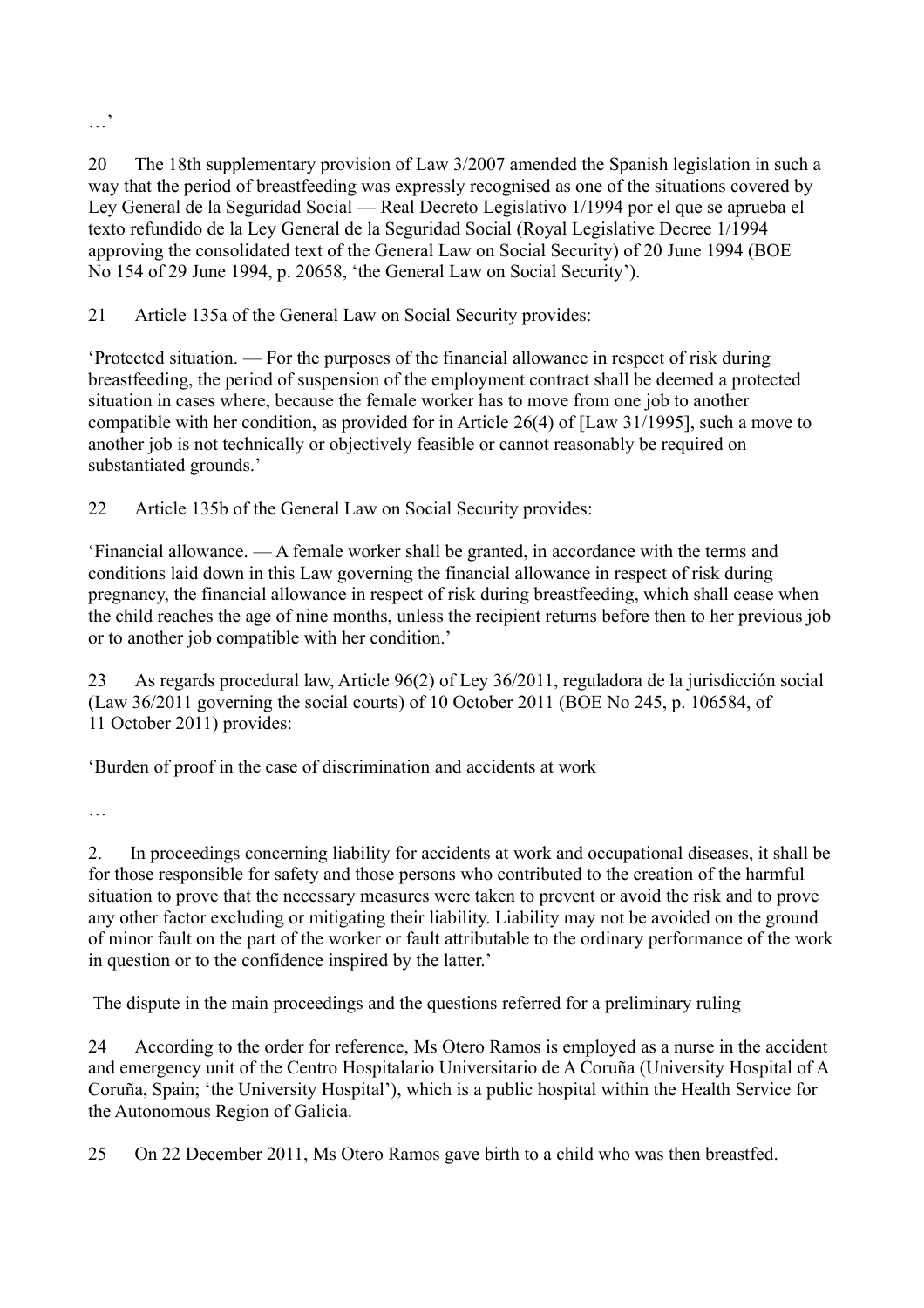26 On 19 March 2012, Ms Otero Ramos informed her employer that she was feeding her child on breast milk and that the tasks required by her work were liable to have an adverse effect on that milk and expose her to health and safety risks, due inter alia to a complex shift rotation system, ionising radiation, healthcare-associated infections and stress. She therefore lodged a request for her working conditions to be adjusted and for preventative measures to be put in place.

27 On 10 April 2012, the management of the University Hospital issued a report stating that Ms Otero Ramos's work did not pose any risk to breastfeeding her child and rejecting the request lodged by Ms Otero Ramos.

28 On 8 May 2012, Ms Otero Ramos requested, for the purposes of the grant of a financial allowance in respect of risk during breastfeeding, a medical certificate from the Dirección Provincial del Instituto Nacional de la Seguridad Social de A Coruña (Provincial Directorate of the INSS of A Coruña, Spain) stating that there was a risk to the breastfeeding of her child.

29 For the purposes of examining that request, the Provincial Directorate of the INSS of A Coruña took into account, first, the statement given by the director of human resources at the University Hospital certifying that Ms Otero Ramos's work, namely, that of a nurse in the accident and emergency unit, had been included in the list of risk-free jobs drawn up by the University Hospital after consultation with the workers' representatives. Second, it took account of the report of a doctor in the department of preventive medicine and for occupational risks, who confirmed that Ms Otero Ramos had been examined and declared that she was fit to carry out the tasks relating to her work.

30 On the basis of those documents, the INSS took the view, by decision of 10 May 2012, that it had not been shown that Ms Otero Ramos's work posed a risk for the breastfeeding of her child and therefore rejected her request.

31 On 11 July 2012, Ms Otero Ramos challenged that decision before the Juzgado de lo Social No 2 de A Coruña (Social Court No 2, A Coruña, Spain) on the ground that her work posed a risk to breastfeeding her child. She provided, in support of her claim, a letter signed by her line manager, namely, the senior consultant of the University Hospital's accident and emergency unit stating, in essence, that the work of a nurse in that unit posed physical, chemical, biological and psychosocial risks to a breastfeeding worker and to her child.

32 By decision of 24 October 2013, that court dismissed the action brought by Ms Otero Ramos on the ground that it had not been shown that her work posed the alleged risks. Furthermore, the court considered that the case before it was similar to other cases in which both the Tribunal Supremo (Supreme Court, Spain) and the referring court, the Tribunal Superior de Justicia de Galicia (High Court of Justice of Galicia, Spain), had adopted a strict approach in evaluating evidence of the existence of a relevant risk for the purposes of granting the allowance and that, in the present case, no new factor justified it departing from that approach.

33 Ms Otero Ramos appealed against that decision before the referring court.

34 That court asks, in essence, whether the rules on the burden of proof laid down in Article 19 of Directive 2006/54 may be applied in order to prove that there is a situation of risk during breastfeeding within the meaning of Article 26(3) of Law 31/1995, which transposed Article 5(3) of Directive 92/85 into national law.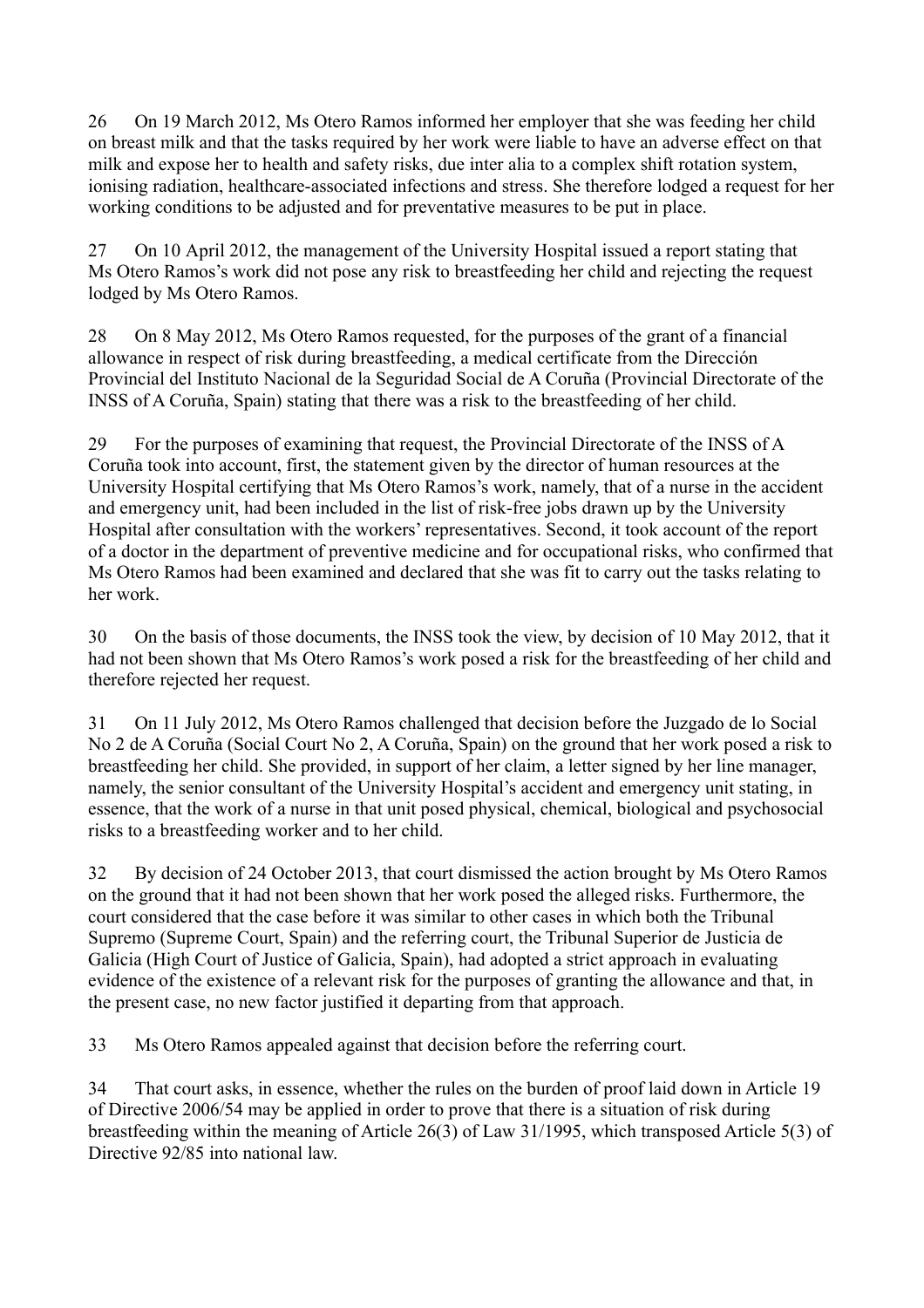35 According to the referring court, those rules apply to such a question in so far as the grant of leave referred to in Article 5(3) of Directive 92/85 may be characterised as 'employment and working conditions' within the meaning of Article 14(1)(c) of Directive 2006/54. It considers that the fact that, under Article 2(2)(c) of Directive 2006/54, discrimination within the meaning of Directive 92/85 includes any less favourable treatment of a woman related to pregnancy or maternity leave also supports such an interpretation.

36 Assuming that Article 19 of Directive 2006/54 is applicable to a case such as that in the main proceedings, the referring court asks how those rules are to be applied and, in particular, how the burden of proof should be divided between the parties. In particular, that court asks, first, whether a report, written by the worker's line manager stating the risks for lactation, is evidence supporting a presumption of discrimination on grounds of sex, within the meaning of that provision, and, second, whether a list of risk-free jobs drawn up by the employer, in conjunction with a report issued by the department of preventive medicine certifying, without further explanation, that the female worker is fit for work is sufficient to establish that there has been no breach of the principle of equal treatment.

37 In the event that there is evidence capable of proving the alleged risk, the question also arises of who, between the breastfeeding worker or the employer, must prove that the adjustment of the former's working conditions or working hours is not feasible or that, despite such adjustment, the working conditions of the breastfeeding worker are liable to have an adverse effect on her health or that of her child, within the meaning of Article 26(2) of Law 31/1995, which transposed Article 5(2) of Directive 92/85, and that moving her to another job is not technically or objectively feasible, or cannot reasonably be required of the employer on duly substantiated grounds within the meaning of Article 26(3) of that law, which transposed Article 5(3) of the directive.

38 In those circumstances, the Tribunal Superior de Justicia de Galicia (High Court of Justice of Galicia) decided to stay the proceedings and to refer the following questions to the Court for a preliminary ruling:

'(1) Are the rules on the burden of proof laid down in Article 19 of [Directive 2006/54] applicable to the situation of risk during breastfeeding referred to in Article 26(4), read in conjunction with Article 26(3), [of Law 31/1995], that provision of Spanish law having been adopted to transpose Article 5(3) of [Directive 92/85]?

(2) If question 1 is answered in the affirmative, can the existence of risks to breastfeeding when working as a nurse in a hospital accident and emergency unit, established by means of a report, with reasons, issued by a doctor who is also the senior consultant of the accident and emergency unit of the hospital where the worker is employed, be considered to be facts from which it may be presumed that there has been direct or indirect discrimination within the meaning of Article 19 of Directive 2006/54?

(3) If question 2 is answered in the affirmative, can the fact that the job performed by the worker is included in the list of risk-free jobs drawn up by the employer after consulting the workers' representatives and the fact that the department of preventive medicine and for occupational risks of the hospital in question has issued a declaration that the worker is fit for work, without those documents including any further information regarding how those conclusions were reached, be considered to prove, in every case and without possibility of challenge, that there has been no breach of the principle of equal treatment within the meaning of Article 19 of Directive 2006/54?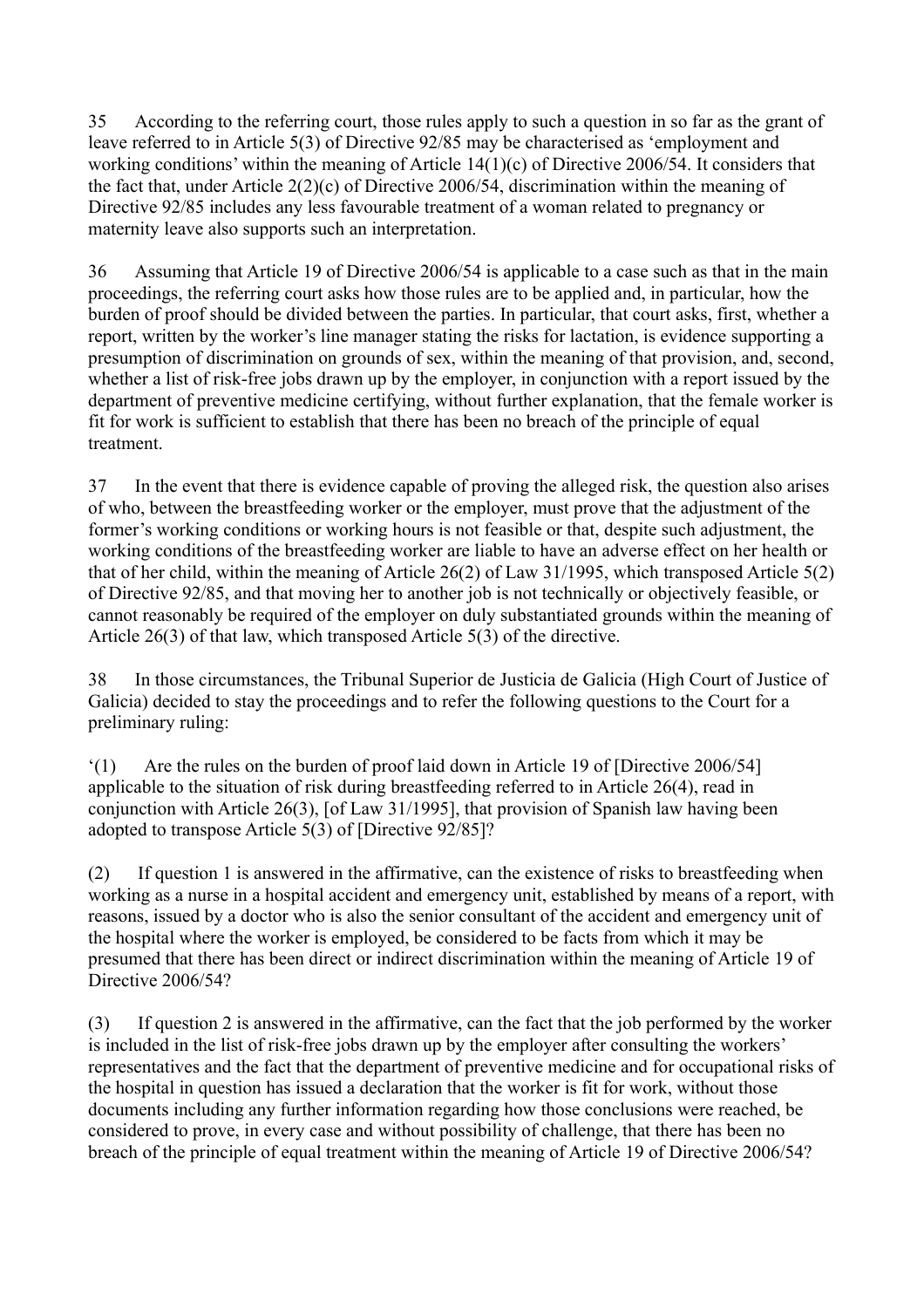(4) If question 2 is answered in the affirmative and question 3 is answered in the negative, which of the parties — the applicant female worker or the defendant employer — has, in accordance with Article 19 of Directive 2006/54, the burden of proving, once established that performance of the job creates risks to the mother or the breast-fed child, that the adjustment of working conditions or working hours is not feasible or that, despite such adjustment, the working conditions are liable to have an adverse effect on the health of the pregnant worker or breast-fed child (Article 26(2), read in conjunction with Article 26(4), of [Law 31/1995], which transposed Article 5(2) of Directive 92/85), and that it is not technically or objectively feasible to move the worker to another job or that such a move cannot reasonably be required on substantiated grounds (Article 26(3), read in conjunction with Article 26(4), of [Law 31/1995], which transposed Article 5(3) of Directive 92/85)?'

Consideration of the questions referred

Preliminary observations

39 According to settled case-law, in the procedure laid down by Article 267 TFEU providing for cooperation between national courts and the Court of Justice, it is for the latter to provide the national court with an answer which will be of use to it and enable it to determine the case before it. To that end, the Court may have to reformulate the questions referred to it. The Court has a duty to interpret all provisions of European Union law which national courts require in order to decide the actions pending before them, even if those provisions are not expressly indicated in the questions referred to the Court by those courts (judgments of 19 September 2013, *Betriu Montull*, C-5/12, EU:C:2013:571, paragraph 40 and the case-law cited, and of 13 February 2014, *TSN and YTN*, C-512/11 and C-513/11, EU:C:2014:73, paragraph 32).

40 Consequently, even if, formally, the referring court has limited its questions to the interpretation of Article 19 of Directive 2006/54 and of Article 5(2) and (3) of Directive 92/85, that does not prevent this Court from providing the referring court with all the elements of interpretation of European Union law that may be of assistance in adjudicating in the case pending before it, whether or not the referring court has referred to them in the wording of its questions. It is, in this regard, for the Court to extract from all the information provided by the national court, in particular from the grounds of the decision to make the reference, the points of European Union law which require interpretation in view of the subject matter of the dispute (see, to that effect, judgments of 19 September 2013, *Betriu Montull*, C-5/12, EU:C:2013:571, paragraph 41 and the case-law cited, and of 13 February 2014, *TSN and YTN*, C-512/11 and C-513/11, EU:C:2014:73, paragraph 33).

41 In the present case, according to the order for reference and the case file before the Court, Ms Otero Ramos challenges, before the referring court, the risk assessment of her work, on which the decision of the INSS is based, in that she claims that the assessment was not conducted in accordance with Article 4(1) of Directive 92/85.

42 In the light of those considerations, the questions referred must be reformulated to the effect that, by its first question, the referring court wishes to know, in essence, whether Article 19(1) of Directive 2006/54 applies to a situation such as that at issue in the main proceedings, in which a female worker challenges, before a court or other competent authority of the Member State concerned, the risk assessment of her work inasmuch as she claims that the assessment was not conducted in accordance with Article 4(1) of Directive 92/85.

43 If so, the referring court asks, by its second, third and fourth questions, how Article 19(1) of Directive 2006/54 should be applied to a situation such as that at issue in the main proceedings.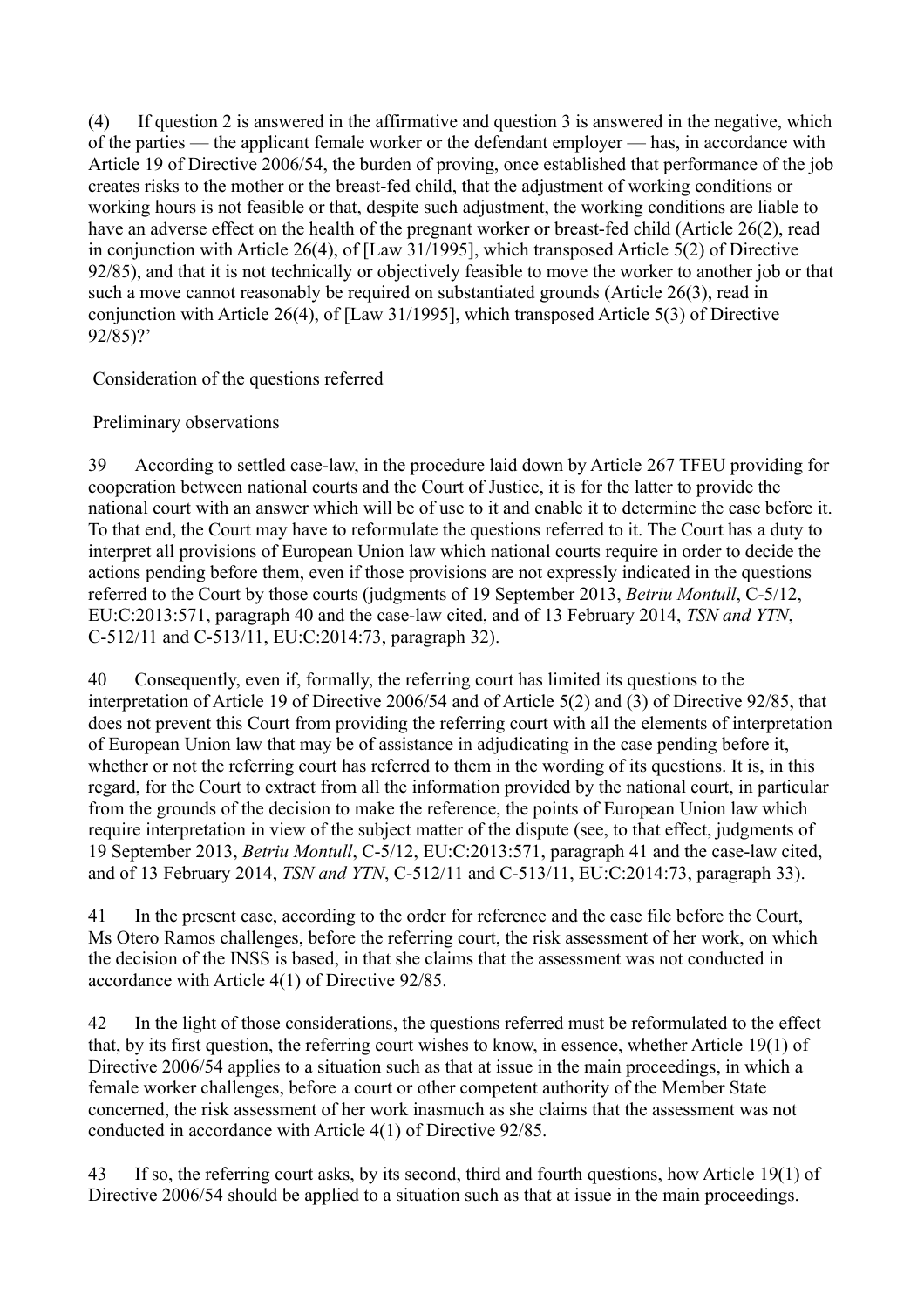The first question

44 For the purpose of providing a useful answer to the first question, as reformulated in paragraph 42 above, the requirements which must be fulfilled by the risk assessment of the work of a breastfeeding worker under Article 4(1) of Directive 92/85 must first be outlined.

45 In that context, it is to be noted that Article 4(1) of Directive 92/85 requires the employer, either directly or by way of protective and preventive services, to assess the nature, degree and duration of exposure of workers within the meaning of Article 2 of that directive, to the agents, processes or working conditions of which a non-exhaustive list is given in Annex I thereto, for all activities liable to involve a specific risk in that regard. The assessment is made in order to be in a position to assess any risks to the safety or health and any possible effect on the pregnancy or breastfeeding of the worker concerned, and to decide what measures should be taken.

46 For the purposes of interpreting Article 4(1) of Directive 92/85, account must be taken of the Guidelines, for they are intended, in accordance with Article 3(2) of that directive, to serve as the basis for the assessment referred to in Article 4(1) thereof.

47 According to pages 6 and 7 of the Guidelines, a risk assessment is a 'systematic examination of all aspects of work' which comprises at least three phases.

48 The first phase consists of identification of hazards (physical, chemical and biological agents; industrial processes; movements and postures; mental and physical fatigue; other physical and mental burdens). The second phase provides for identification of worker categories (pregnant workers, workers who have recently given birth or workers who are breastfeeding) which are exposed to one or several of those risks. The third phase, namely, the qualitative and quantitative risk assessment, represents 'the most delicate phase in the process, in that the person carrying out the assessment must be competent and take due account of relevant information ... in applying appropriate methods in order to be able to conclude whether or not the hazard identified entails a risk situation for workers'.

49 The Guidelines expressly state, on pages 11 and 12, that 'there could be different risks depending on whether workers are pregnant, have recently given birth or are breastfeeding'. As regards, in particular, breastfeeding women, employers will need, for as long as those women continue to breastfeed, to review the risks regularly to ensure that such female workers are not exposed, or exposed as little as possible, to risks that could damage health or safety, in particular, exposure to certain substances such as lead, organic solvents, pesticides and antimitotics. A certain number of those substances are excreted through breast milk, and the child is presumed to be particularly sensitive. The Guidelines also state that professional advice from occupational health specialists may be required in special cases.

50 In addition, the Guidelines contain, on pages 13 to 35, two detailed tables. The first relates to risk assessment of generic hazards and associated situations to which most pregnant women, new/or breastfeeding mothers are likely to be exposed. The second, headed 'Specific hazards' notes, by way of introduction, that since pregnancy is a dynamic state involving continuous changes and developments, the same working conditions may raise different health and safety issues for different women at various stages of pregnancy, and similarly on returning to work after childbirth or whilst breastfeeding. Some of these issues are predictable and apply generally; others will depend on individual circumstances and personal medical history.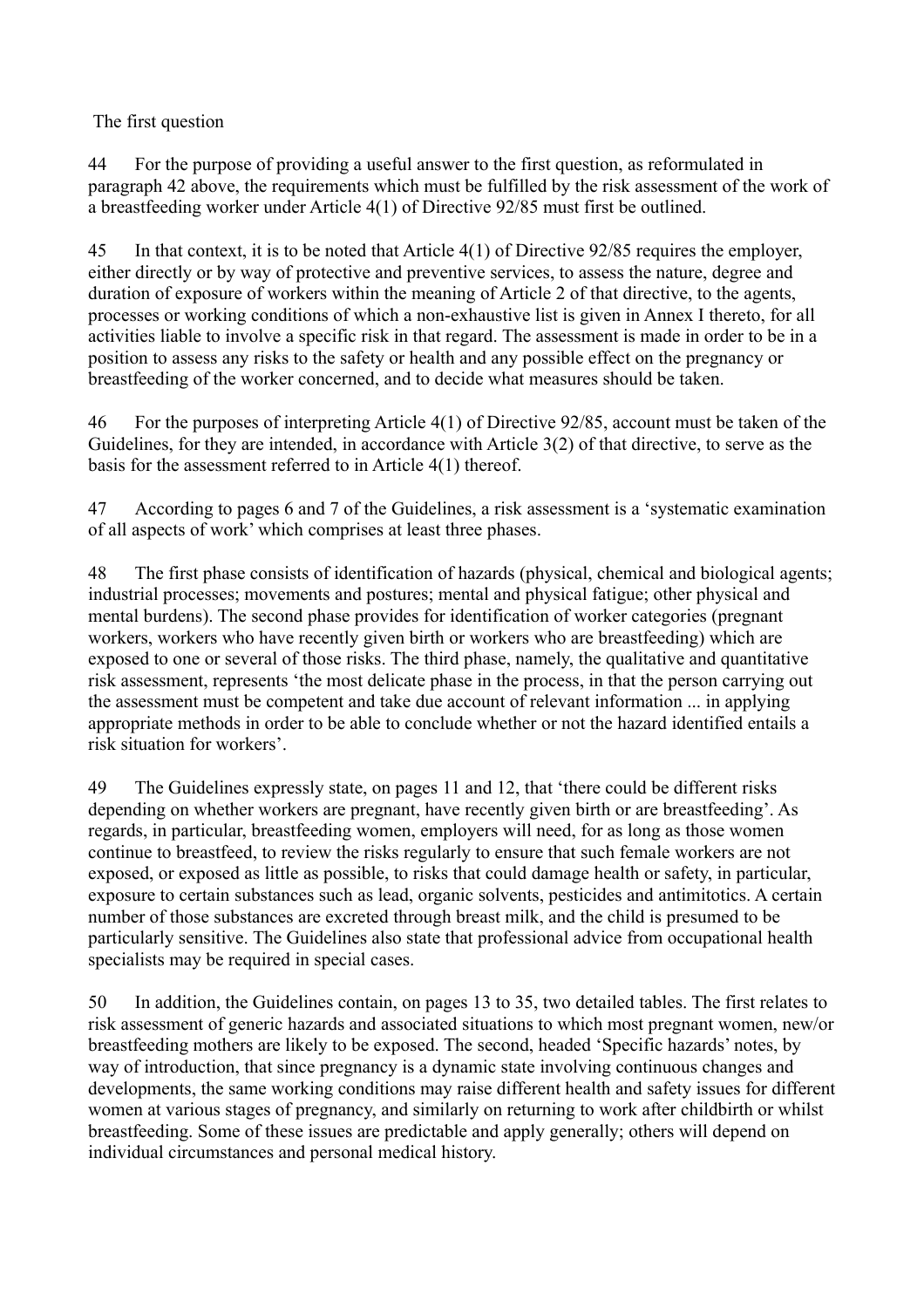51 It is thus clear from the Guidelines that, in order to be in conformity with the requirements of Article 4(1) of Directive 92/85, the risk assessment of the work of a breastfeeding worker must include a specific assessment taking into account the individual situation of the worker in question in order to ascertain whether her health or safety or that of her child is exposed to a risk.

52 Second, under Article 19(1) of Directive 2006/54, Member States are to take such measures as are necessary, in accordance with their national judicial systems, to ensure that, when persons who consider themselves wronged because the principle of equal treatment has not been applied to them establish, before a court or other competent authority, facts from which it may be presumed that there has been direct or indirect discrimination, it must be for the defendant to prove that there has been no breach of the principle of equal treatment.

53 Article 19(4)(a) of Directive 2006/54 states, inter alia, that the rules reversing the burden of proof in Article 19(1) also apply to situations covered by Directive 92/85 in so far as discrimination on grounds of sex is concerned.

54 It must therefore be determined whether a situation such as that in the main proceedings constitutes discrimination on grounds of sex within the meaning of Directive 2006/54.

55 In that regard, the point must be made that, for the purposes of Article 2(2)(c) of Directive 2006/54, discrimination includes, inter alia, 'any less favourable treatment of a woman related to pregnancy or maternity leave within the meaning of Directive [92/85]'.

56 As is expressly provided for in Article 1 of Directive 92/85, the purpose of that directive is to implement measures to encourage improvements in the safety and health at work of pregnant workers and workers who have recently given birth or who are breastfeeding.

57 As the Court has already held, the objective pursued by the rules of EU law governing equality between men and women is, with regard to the rights of pregnant women and women who have given birth and breastfeeding mothers, to protect those women before and after they give birth (judgment of 11 November 2010, *Danosa*, C-232/09, EU:C:2010:674, paragraph 68 and the caselaw cited).

58 Furthermore, it is clear from recital 14 and Article 8 of Directive 92/85 that 'the vulnerability of pregnant workers, workers who have recently given birth or who are breastfeeding makes it necessary for them to be granted the right to maternity leave of at least 14 continuous weeks, allocated before and/or after confinement, and renders necessary the compulsory nature of maternity leave of at least 2 weeks, allocated before and/or after confinement'. Thus maternity leave is intended to protect pregnant workers, workers who have recently given birth or who are breastfeeding.

59 It follows that, the condition of a breastfeeding woman being intimately related to maternity, and in particular 'to pregnancy or maternity leave', workers who are breastfeeding must be protected on the same basis as workers who are pregnant or have recently given birth.

60 Accordingly, any less favourable treatment of a female worker due to her being a breastfeeding woman must be regarded as falling within the scope of Article 2(2)(c) of Directive 2006/54 and therefore constitutes direct discrimination on grounds of sex.

61 It should be noted, in that context that, as regards the protection of women in connection with pregnancy and maternity, the Court has repeatedly held that, by reserving to Member States the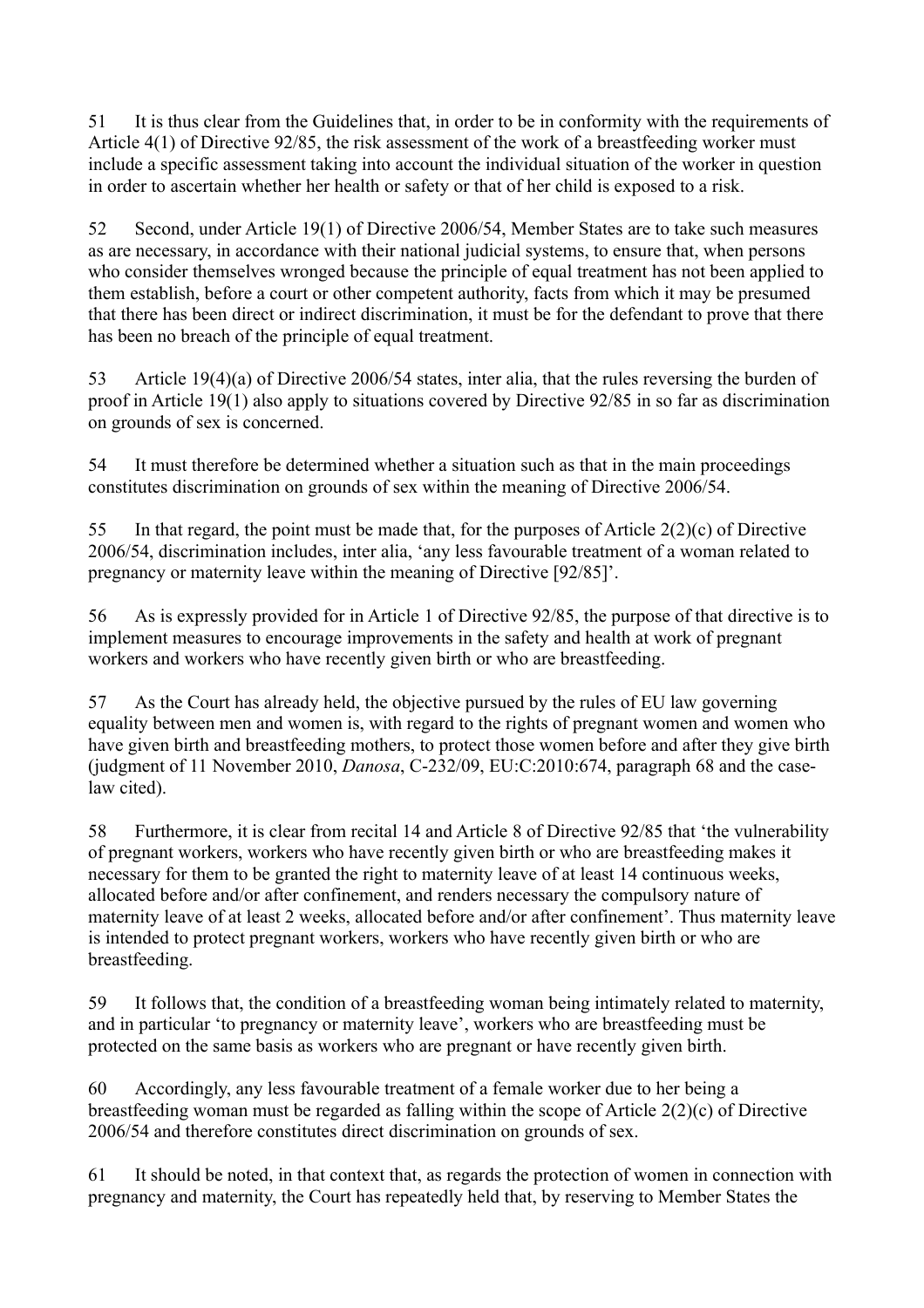right to retain or introduce provisions intended to ensure that protection, Article 2(2) of Directive 2006/54 recognises the legitimacy, in terms of the principle of equal treatment of the sexes, first, of protecting a woman's biological condition during and after pregnancy and, second, of protecting the special relationship between a woman and her child over the period which follows childbirth (judgment of 30 September 2010, *Roca Álvarez*, C-104/09, EU:C:2010:561, paragraph 27 and the case-law cited).

62 As the Advocate General stated in point 57 of her Opinion, where the risks posed by the work of a breastfeeding worker have not been assessed in conformity with the requirements of Article 4(1) of Directive 92/85, the worker concerned and her child are deprived of the protection they should receive under that directive, since they are likely to be exposed to the potential risks the existence of which was not correctly established in the course of the risk assessment of the work of the worker in question. In that regard, a breastfeeding worker may not be treated in the same way as any other worker, since her specific situation necessarily requires special treatment on the part of the employer.

63 Accordingly, failure to assess the risk posed by the work of a breastfeeding worker in accordance with the requirements of Article 4(1) of Directive 92/85 must be regarded as less favourable treatment of a woman related to pregnancy or maternity leave within the meaning of that directive and constitutes, as appears from paragraph 60 above, direct discrimination on grounds of sex within the meaning of Article 2(2)(c) of Directive 2006/54.

64 In accordance with Article 14 of Directive 2006/54, such discrimination is covered by the prohibition provided for by that directive, in so far as it is related to the employment and working conditions of the worker in question within the meaning Article 14(1)(c) of that directive. It follows from Article 5 of Directive 92/85 that the finding, following the assessment referred to in Article 4 thereof, of a risk to the health or safety of that worker or of an effect on breastfeeding, will result in adjustment of her working conditions and/or working hours, a move to another job, or leave from work for the whole of the period necessary to protect her safety or health.

65 In the light of those considerations, the answer to the first question referred is that Article 19(1) of Directive 2006/54 must be interpreted as applying to a situation, such as that at issue in the main proceedings, in which a breastfeeding worker challenges, before a court or other competent authority of the Member State concerned, the risk assessment of her work in so far as she claims that the assessment was not conducted in accordance with Article 4(1) of Directive 92/85.

Questions 2 to 4

66 By its second, third and fourth questions, as reformulated in paragraph 43 above, the referring court asks, in essence, how Article 19(1) of Directive 2006/54 should be applied to a situation such as that at issue in the main proceedings.

67 It should be pointed out, in that regard, that the rules of evidence provided for in that provision do not apply at the time that the worker in question requests an adjustment of her working conditions or, as in the case in the main proceedings, a financial allowance in respect of risk during breastfeeding, requiring a risk assessment of her work to be carried out in accordance with Article 4(1) of Directive 92/85. It is only at a later stage, when a decision relating to that risk assessment is challenged by the worker in question before a court or any other competent authority, that those rules are to be applied.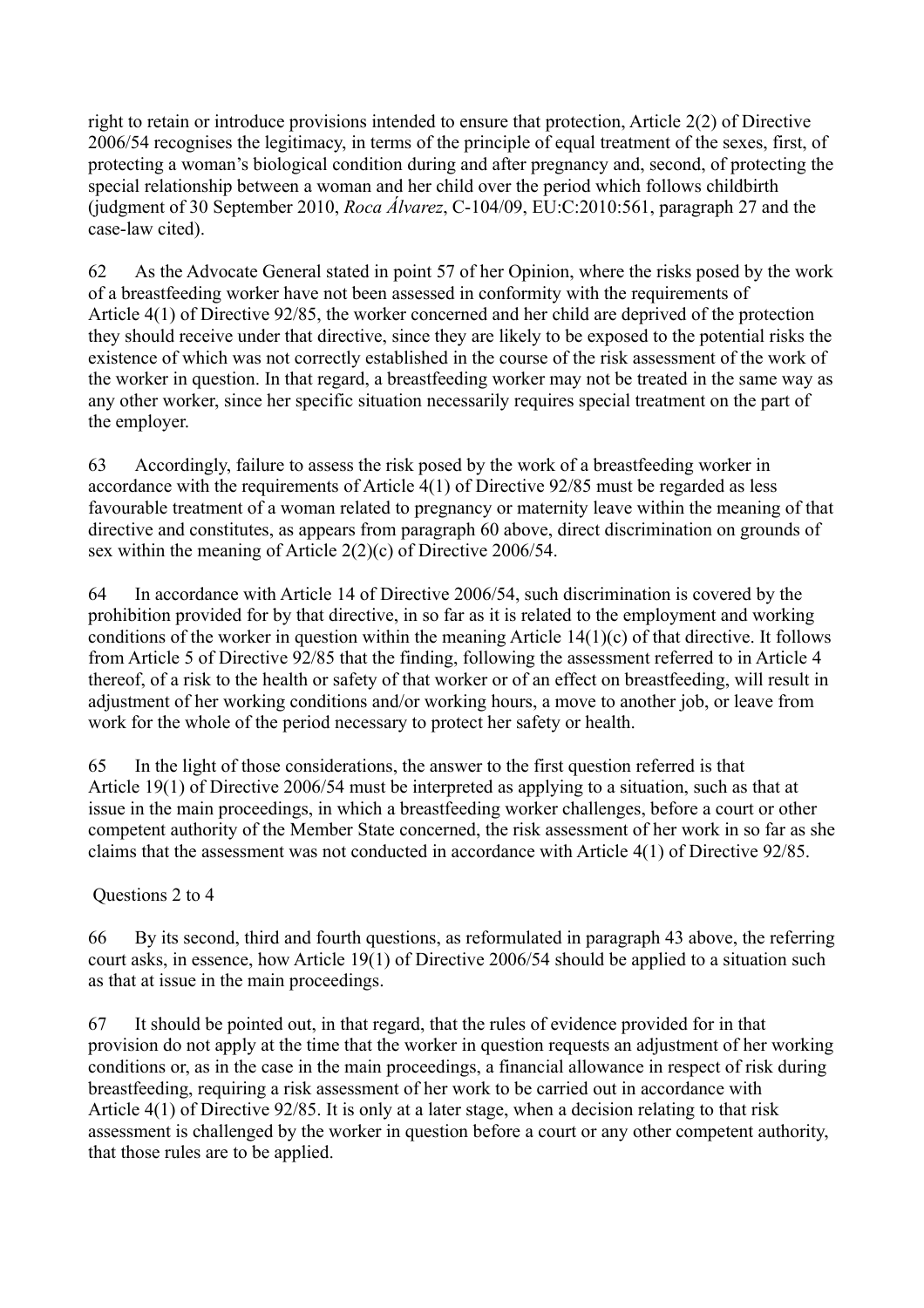68 Nevertheless, in accordance with Article 19(1) of Directive 2006/54, it is for a female worker who considers herself wronged because the principle of equal treatment has not been applied to her to establish, before a court or any other competent authority, facts or evidence from which it may be presumed that there has been direct or indirect discrimination (see, to that effect, judgment of 21 July 2011, *Kelly*, C-104/10, EU:C:2011:506, paragraph 29).

69 In a situation such as that at issue in the main proceedings, that means that the worker in question must present, before a court or any other competent authority of the Member State in question, facts or evidence capable of showing that the risk assessment of her work was not conducted in accordance with Article 4(1) of Directive 92/85 and that she was therefore discriminated against.

70 It is only when the worker in question has established such facts or evidence that the burden of proof is shifted back and that it is for the defendant to prove that there has been no breach of the principle of non-discrimination (see, to that effect, judgment of 21 July 2011, *Kelly*, C-104/10, EU:C:2011:506, paragraph 30).

71 In the present case, it should be noted that the letter provided by Ms Otero Ramos, signed by her line manager, namely, the senior consultant of the University Hospital's accident and emergency unit, seems to suggest, with reasons, that Ms Otero Ramos's work poses physical, chemical, biological and psychosocial risks to lactation, and therefore seems to contradict the results of the risk assessment of her work on which the decision of the INSS is based and which that worker challenges.

72 As the Advocate General stated in points 46 and 47 of her Opinion, the documents on which that risk assessment is based do not contain any substantiated explanation on how its conclusions were reached.

73 In those circumstances, it should be noted that, a priori, the letter provided by Ms Otero Ramos constitutes evidence capable of showing that the risk assessment of her work did not include a specific assessment taking into account her individual situation and that, as appears from paragraph 51 above, that assessment was therefore not conducted in conformity with the requirements of Article 4(1) of Directive 92/85. It will, however, be for the referring court — which alone has jurisdiction to assess the facts and the relevant evidence in accordance with the national rules of procedure — to verify whether that is in fact the case.

74 It will therefore be for the defendant to prove that the risk assessment provided for in Article 4 of Directive 92/85 was conducted in accordance with the requirements of that provision, bearing in mind that documents such as a certificate from the employer according to which the work is classified as 'risk-free', in conjunction with a certificate according to which the worker in question is 'fit' to work, without any explanations capable of substantiating those conclusions, cannot alone provide an irrebutable presumption that such is the case. Otherwise both that provision and the rules of evidence provided for in Article 19 of Directive 2006/54 would be deprived of all practical effect.

75 In addition, it should be noted that the same rules of evidence apply in the context of Article 5 of Directive 92/85. In particular, in so far as a breastfeeding worker requests leave from work for the whole of the period necessary to protect her safety or health and provides evidence capable of showing that the protective measures provided for in Article 5(1) and (2), namely, an adjustment of the working conditions of the worker in question or a move to another job was impracticable, it is